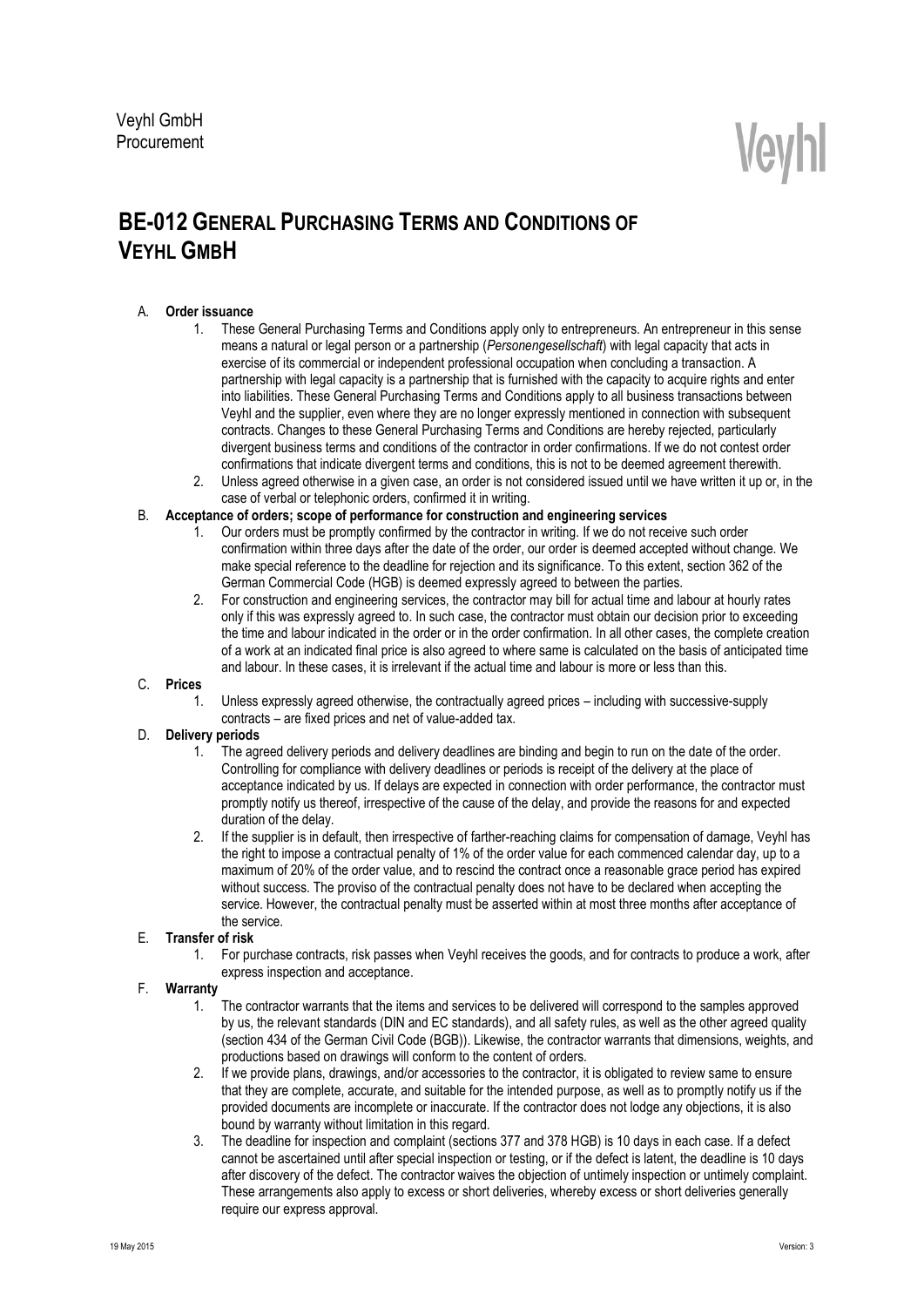- 4. If delivery items are defective or lack assured features, we may demand cure at our discretion. The contractor must reimburse us for all costs incurred with the cure, including the costs of transport, labour, and materials. This also applies where expenses increase because a purchased item has been forwarded to our customers as required following delivery. In the event of rescission, these expenses are to be reimbursed by the contractor to us as contract costs, including our costs for assembly and disassembly at our customer. In urgent cases, we are entitled, after informing the contractor, to eliminate the defects in the delivery item, or have same eliminated, or to obtain replacement from a third party, in each case at the contractor's expense. In addition, we have all contractual and statutory claims to compensation of damages, which in no event may be limited by the contractor.
- 5. The warranty period is two years, unless longer statutory periods apply. For repaired or newly delivered goods, the warranty period begins to run anew in each case. The written complaint of defects is deemed to be the start of negotiations about the warranty claims to which Veyhl is entitled and suspends prescription.

#### G. **Invoicing, payment**

- 1. Unless agreed in writing otherwise, payment is made, subject to the accuracy of invoicing, within 14 days, with a 3% discount for early payment, or within 30 days, net. The period begins at the time at which we receive both a verifiable invoice and the goods or at which the services are rendered.
- 2. The time between complaint of defects and complete cure is not taken into consideration in calculating the payment period pursuant to No. 1.

#### H. **Assignment of receivables**

1. In the scope of application of section 399 BGB, every assignment of receivables is precluded. However, if the situation is different under section 354a HGB and receivables have been assigned, we can pay the supplier as former creditor with the effect of discharge.

#### I. **Manufacturer liability**

1. If we are sued under manufacturer liability based on domestic or foreign law, the contractor must reimburse us for the damages resulting therefrom, including the costs of a necessary recall action and legal prosecution costs, insofar it would itself be directly liable. The contractor waives the object of prescription, unless for our part, we rely on prescription vis-à-vis the claimant.

#### J. **Supplied materials**

- 1. We retain title to supplied materials, and same must be stored separately by the contractor and used only for our order. The contractor is liable for damage or loss. It must insure all supplied parts against damage due to fire, water, or theft.
- 2. The materials are processed or reshaped on our behalf. In any event, we become owner of the newly created item. If processing involves third-party materials, we acquire co-title.

## K. **Ownership rights, exclusive rights**

- 1. We retain title to all items, samples, drawings, plans, models, tools, and technical instructions provided to the contractor. The contractor must keep such items confidential and return same at no charge upon request at any time. They may not be passed on to third parties or used for the contractor's own purposes. The same applies to items that were manufactured in whole or in part at our expense (e.g. forms, tools, devices). Modifications may be made to these only with our written consent. The contractor must insure these parts as well. The contractor is liable for their damage or loss.
- 2. If in connection with the order, the contractor makes improvements, we have a free, non-exclusive right of use with regard to the commercial exploitation of the improvement and any proprietary rights.

#### L. **Proprietary rights**

1. With regard to its deliveries, the contractor is solely liable to third parties for violation of industrial property rights in countries of the European Communities, the U.S., and Canada, as well as in countries that have proprietary rights covering the same subject as in the aforementioned countries. The contractor undertakes to indemnify us against all third-party claims and to reimburse us for the incurred legal prosecution costs.

#### M. **Place of performance, place of jurisdiction, and applicable law**

- 1. The place of performance is that location to which the goods are to be delivered in accordance with the order.
- 2. Stuttgart is agreed to as the place of jurisdiction. However, we are also entitled to assert claims at any other statutory place of jurisdiction.
- 3. The contractual relationship is subject to the law of the Federal Republic of Germany. The application of international laws governing the sale of goods is precluded.

#### N. **Compliance**

The supplier undertakes to comply with the relevant statutory arrangements concerning treatment of workers, environmental protection, and workplace safety and with regard to its activities to work toward reducing the deleterious effects on humanity and the environment. In this respect, the supplier is, where possible, to establish and enhance a management system in accordance with ISO 14001. In addition, the supplier is to comply with the principles of the UN's Global Compact Initiative. These mainly concern protection of international human rights, the right to collective bargaining, the abolishment of forced labour and child labour, the elimination of discrimination in hiring, responsibility for the environment, and the prevention of corruption. Further information about the UN's Global Compact Initiative can be found at [www.unglobalcompact.org.](http://www.unglobalcompact.org/) In the event that a supplier repeatedly and/or despite a corresponding warning acts unlawfully and does not prove that the violation of law has been remedied as far as possible and that reasonable steps